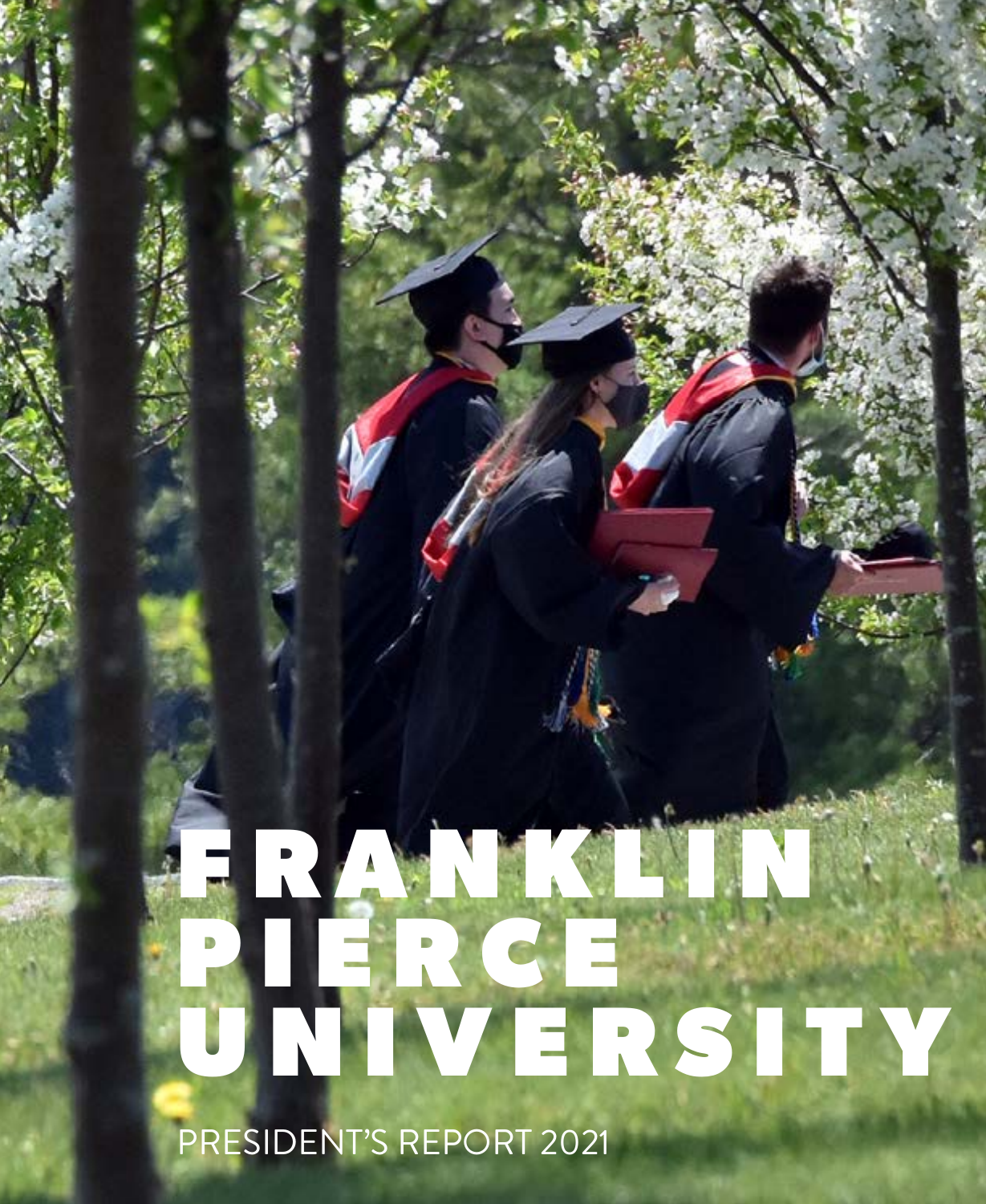**UNIVERSITY PRESIDENT** Kim Mooney '83, Ph.D.

**VICE PRESIDENT FOR UNIVERSITY ADVANCEMENT** Julie Zahn

> **EDITOR/WRITER** Kathryn Grosso Gann

> > **DESIGNER** Jules Kleinhans

**COPY EDITOR** Heather Petro

**PHOTOGRAPHER** Andrew Cunningham

2021

On behalf of the students, faculty, and staff, I am pleased to present this report and acknowledge our many supportive and loyal donors during fiscal year June 1, 2020-May 31, 2021. We are truly humbled by the generosity and commitment you showed our community during the COVID-19 pandemic. You were all impacted in some way by the events of the past year, and yet still found a way to support our beloved University. This annual report is a testament to our strength and your support has helped lay a solid financial foundation for our future.

Next year, Franklin Pierce University will celebrate its 60th anniversary. This major milestone calls on us to reflect on our history with an eye toward the future. Fueled by an institutional commitment to long-range planning, and a community invested in the success of students and the University, we are proactively pursing opportunities and adapting to challenges as we approach this anniversary milestone in 2022. By taking bold and innovative action, we are providing an education that is both relevant and enduring for our Ravens.

I am happy and proud to share that during the fiscal year ending on May 31, 2021, we received \$987,620 in gifts. In addition, our endowment experienced unprecedented growth, reaching more than \$22.5 million by the close of our fiscal year.

Kim Mooney '83 President



In this report, we list our donors in the Honor Roll. That special section is symbolic of individuals and organizations that have signaled their commitment to partner with Franklin Pierce as we build a sustainable future. I am grateful to share within these pages more insight into the myriad of ways our donors support our efforts, including through matching gifts like those received from the Chair of the Board of Trustees Frederick Pierce and trustee emeritus Lloyd Astmann '69, P'95 and Helen Ament Astmann '69, P'95. Their pledge represents a commitment to pay it forward to further benefit and support our mission. You'll also read about a planned gift made by Bruce Harrington '88. His heartfelt story of acceptance and support while a student here embodies what makes Raven Nation so special.

As a proud alumna, I am excited to celebrate all that Franklin Pierce University has become and what lies ahead. Our diverse community of students, faculty, staff, alumni, trustees, and friends like you have made us the institution that we are today.

Thank you for your investment in our students and the entire Franklin Pierce community.

## Dear Franklin Pierce Friends and Supporters,

Ever forward,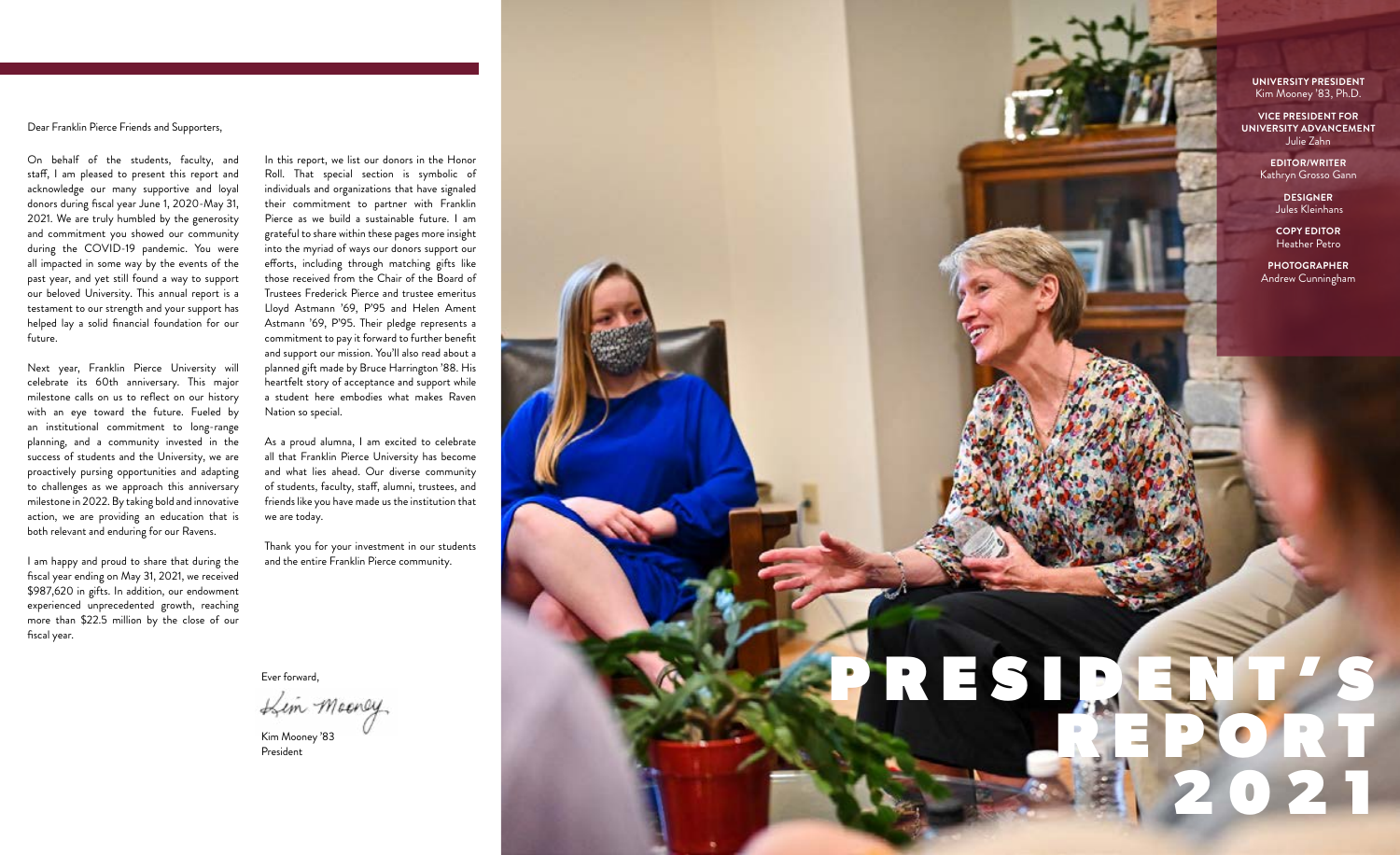

As his family's unofficial genealogist, Fred Pierce was surprised to discover that he was a distant relative of our nation's 14th president. More surprising was that across the country from his home in California was a private, liberal arts university that shared the same name. With a professional background in education-based real estate and housing, Pierce was intrigued. "I have a lot of experience with higher education. I had a lot of experience with academic fundraising, and I also realize the challenges that small, private universities are facing," said Pierce, "Out of the blue, I picked up the phone and contacted the University."

So began a relationship with the University that now has Pierce as Chairman of its Board of Trustees. But even as a recent addition to the Franklin Pierce University family, he understands the value of what the school has to offer. "I'm proud of who we are and where we are going and the students that we serve."

The evolution of Franklin Pierce University is something trustee emeritus Lloyd Astmann '69, P'95 can attest to as well. The first graduate to serve as Board Chair, Astmann has been part of the school's story practically since its founding. "Going back, Franklin Pierce has just been part of my life. My wife, Helen Ament Astmann '69, P'95 is a graduate, my brother is a graduate, and my daughter is a graduate," Astmann reflected. "Through the ups and downs of all those years, it's just been the most important organization in our lives."



Together, Pierce and the Astmann's have joined forces to bolster philanthropic giving at the University, most recently with a combined matching gift for the annual Day of Giving.

Astmann notes that matching gifts help inspire donors, providing another incentive for them. "It means their gift will be more meaningful. It's an effective tool."

To Fred Pierce, the obligation to pay it forward was a key reason for the matching gift. "Higher education was my personal gateway to opportunity, and I really feel compelled to provide that same opportunity to today's youth." He points toward the factors that make Franklin Pierce University an institution worthy of continued support, including student demographics and diversity. "We have a high number of first-generation college students, and students from diverse socio-economic backgrounds," he says. "Being able to expand opportunities to them is something of which I'm proud."

"Franklin Pierce provided me with opportunities that I did not see before," adds Astmann. "It was geared toward my success, not toward my failure."

That focus on student outcomes is what President Kim Mooney '83 hopes other donors will see as a reason to support the University. "The entire University thrives when we empower students to reach their full potential," she shares. "One of the goals of our strategic plan, *Pierce@60*, calls us to shift the trajectory of the University's tuition dependence through a renewed focus on building University Advancement revenue. The efforts of donors like Fred, Lloyd, and Helen go right to the heart of that goal."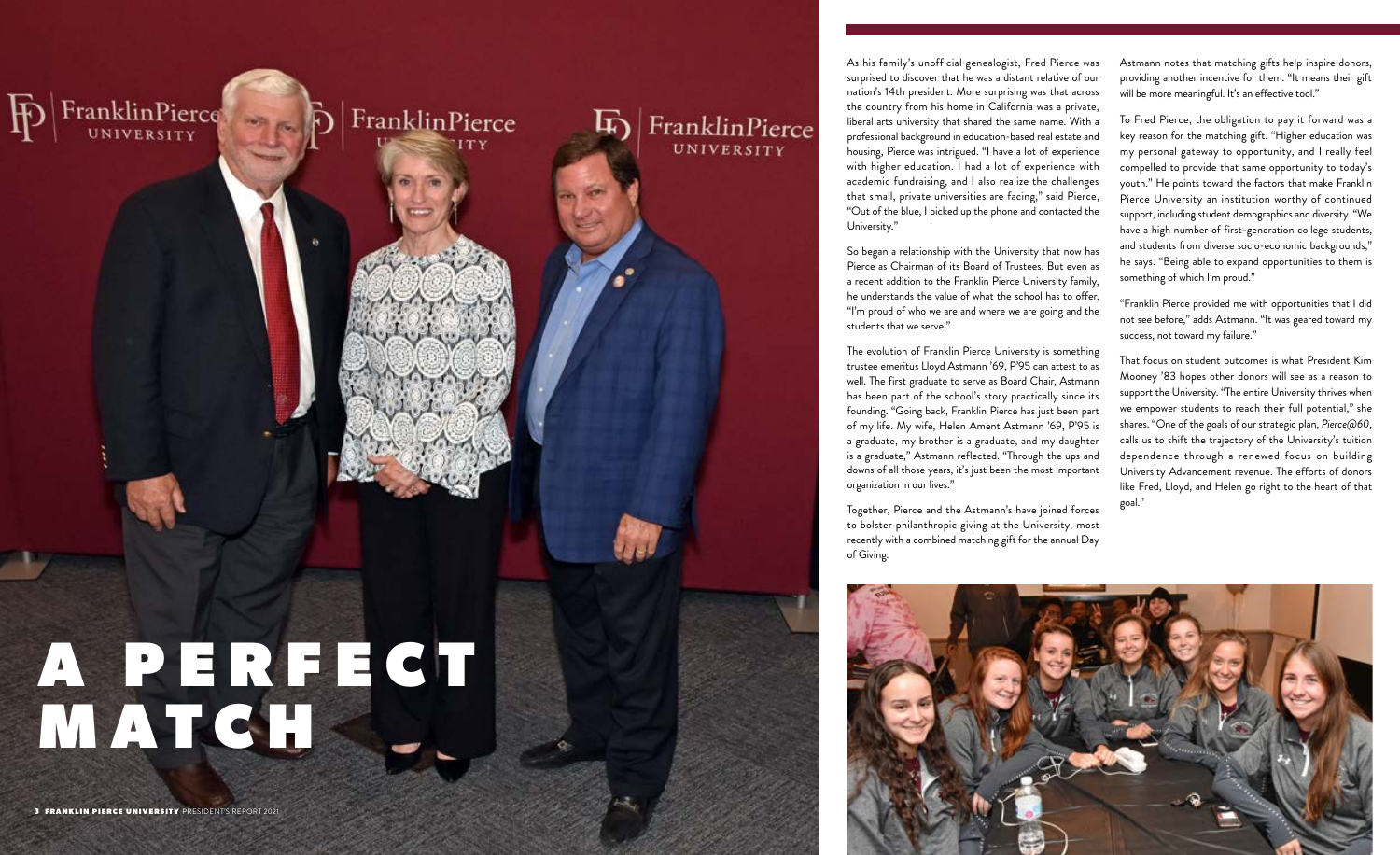

An hour south of Mercer Island, WA, where Bruce Harrington '88 teaches sixth and seventh grade social studies, you will find Pierce College. Often asked if the diploma that hangs on his classroom wall or the license plate frame on his car are in reference to the local, public community college, Harrington is happy to correct his students. For him the subtle nods to his alma mater are just one way to show his side of the world how a University nearly 3,000 miles away couldn't be any closer to his heart.

A native of Shrewsbury, MA, Harrington describes himself as a "good, solid B student" in high school. Shy, he was concerned that a larger university would "swallow him up" and was drawn to the small, community feel that Franklin Pierce offered. "Franklin Pierce was a place where I belonged," he reflects. "It was a community."

That community embraced Harrington, who as a young, gay man, felt accepted by his peers. Starting out as a quiet freshman, the anthropology major graduated senior class president. "I really give When Harrington's father passed away unexpectedly at the age of 59, he saw firsthand how failing to plan can directly affect family. Faced with his own mortality, he knew he had to prepare. As a chaplain within the Congregational United Church of Christ for 20 years, Harrington's father often spoke about taking care of the people and things that you love. "If you love something or someone, you need to plan for it, you need to take care of it," he shares. "In my case, Franklin Pierce means the world to me, so how can I take care of it if something were to happen to me?"

Franklin Pierce all the credit in the world for the times I've had to step out with courage. It was a safe place." As a young graduate, Harrington donated his time to Franklin Pierce, joining the Alumni Association Board of Directors. As he progressed professionally, he was able to support the University financially during the annual Day of Giving. Soon after, he was making monthly gifts. For Harrington, that experience is what sets Franklin Pierce apart. From the meaningful, genuine relationships between faculty and students, to the accessibility of University leadership, to the strong community that Ravens call home. Summing up his motivation for the planned gift, Harrington says, "Anybody can go to any other school but it takes someone special to go to Franklin Pierce and I want this special place to still be there when I'm just a memory."



Taking care of Franklin Pierce, to Harrington, meant establishing a planned gift. Together with his husband, the two have decided to support the University and the Humane Society with legacy gifts. "When you've known of an institution for more than half your life, it's pretty significant," reflects Harrington. "I want future generations to have the Franklin Pierce experience that I had."



# ESTABLISHING A LEGACY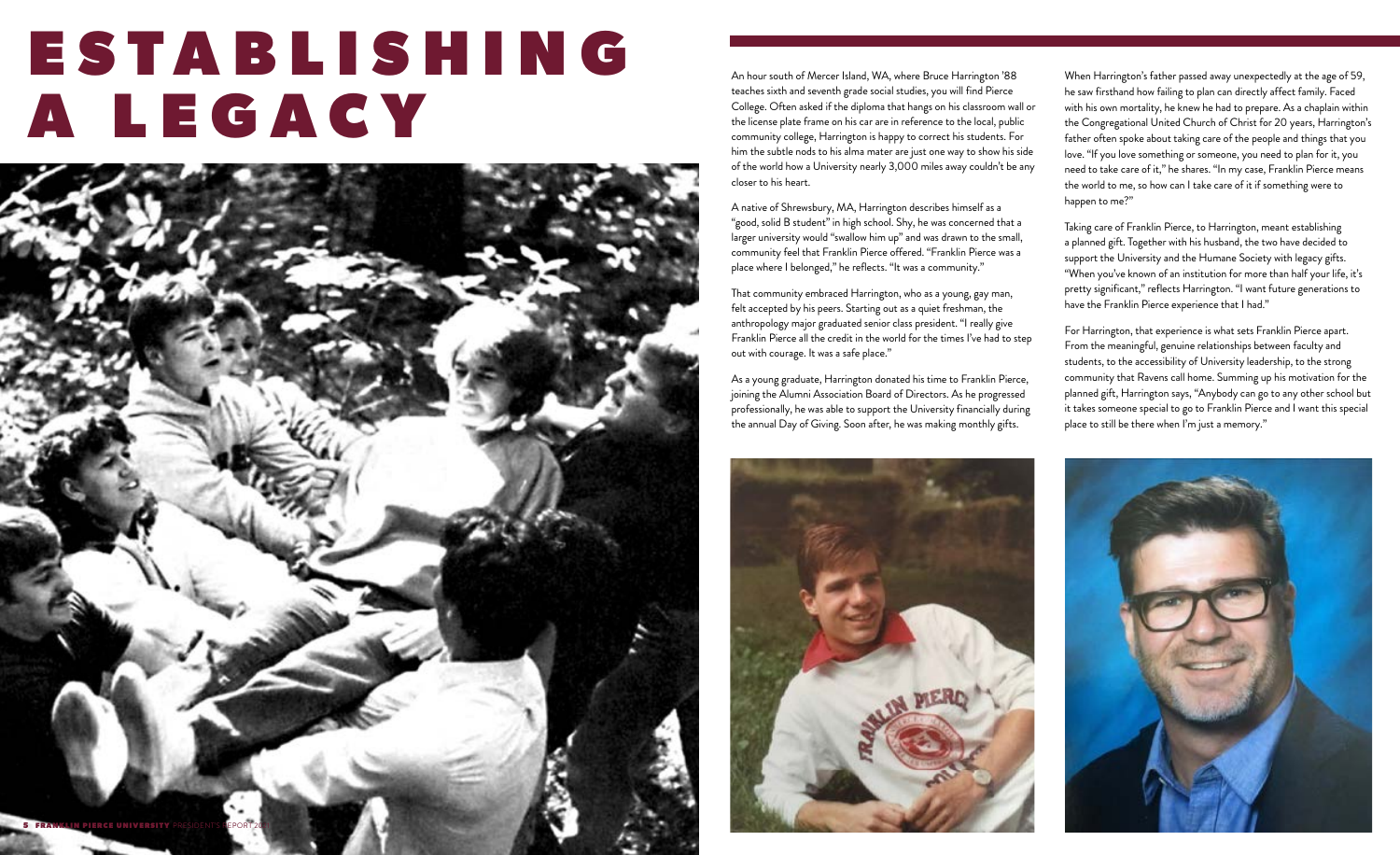

# F I V E - Y E A R ENDOWMENT GROWTH



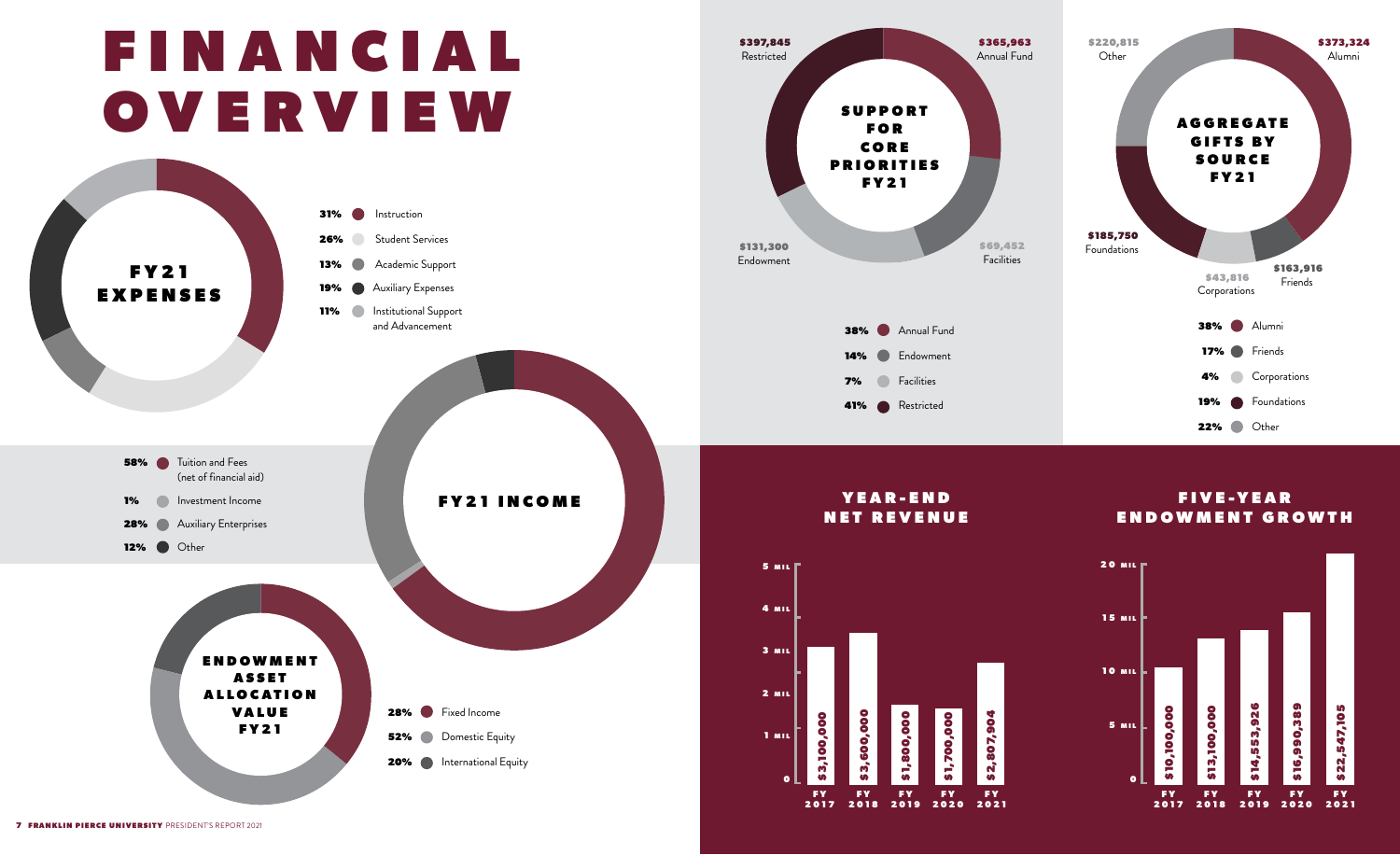+ Member of the Board of Trustees # Former member of the Board of Trustees ^ Member of the Alumni Association Board of Directors @ Individuals who are now deceased  $\sim$  In acknowledgment of giving for 10 consecutive years or more Hon. indicative of an honorary degree



## 2021 DONOR LIST

### Giving over \$50,000

Estate of Dr. Dorothy F. Donnelly Grimshaw-Gudewicz Charitable Foundation ~ Harry Meyer '68 and Linda MacLean Meyer State of New Hampshire ~

Genevieve M. McGillicuddy '94 + Kim Mooney '83 and Gregory Walsh  $+\sim$ 

### Giving over \$10,000

Leslye A. Arsht, Hon. DHL '07 + Lloyd Astmann '69, P'95, Hon. DHL '13 and Helen Ament Astmann '69, P'95 +~

Jonathan A. French Charitable Lead Unitrust Sally Nestor P'04 and Alexander Nestor P'04 ~ Robert Patterson '69 and Nancy Voltmer Patterson # Anne Perry Sarah J. Schiermeyer MSN '12 Sodexo, Inc. & Affiliates Blaine Thompson '69 and Lori Latimer Thompson ~

Nicholas Bisaccia and Pamela O'Neil Bisaccia ~

John Burke '66, P'94 +~

Steven V. Camerino and Sarah Knowlton +

Bruce Crockett '71 and Diane Crockett

Carleen Albonizio Farrell '71 and Daniel Farrell +~

Mark Goodman '71 and June Goodman ~

Carol Houle '97 +

Alfred Marulli '69 and Barbara Singleton Marulli +

Frederick W. Pierce, IV and Christine Pierce +

Jonathan Slavin '92 and Lori

Weinstein Slavin '92 +~

## Giving over \$5,000

Charles Callahan, III '80 and Donna Lynn Callahan Zachary Gianaris '89 The Charles and Mabel P. Jost Foundation, Inc. ~ Harold Levy '70 and Anne Lieberman Levy@ ~ Harry McMahon '67

## Giving over \$1,000

Anonymous Anonymous Anonymous Dan Becker '70 ~ Hazel Blyzinskyj and John Blyzinskyj P'21 Kathleen Brown '84 C & S Wholesale Grocers, Inc. Dennis Callahan '80 Glenorchy Campbell '79 Robert J. Carr P '19 Derica Carty '99 + CBS Mechanical, Inc. Andrew Cohen '73 and Jane Rubin Cohen Gerald J. Copeland Phil Curry '71 and Maureen Curry ~ Elizabeth DiPietro + Raymond Eaton '90 James Egan '72 and Mildred Kafka Egan '72 Caryl Felicetta + Marlin Fitzwater, Hon. DHL '98 and Melinda Andrews Fitzwater +~ Stuart Fried '69 ~ Mark Fryberger and Amanda Fryberger Peter Fuchs P '93 and Ricki Fuchs P '93 ~

Michael Gering '84 Temple Grandin '70, Hon. DHL '12 Richard Green '69 and Christine Frank ~ Nancy E. Hadley @ Joseph M. Herman Ross H. Hollander '69 Lynda Hunt '04 and John B. Hunt Jennifer Jacobus '86 Jill Astmann Karol '95 and Robert Karol Randell Kennedy '85 and Nancy Rohlfs Kennedy Henry Kiellar '70 Steve Kress James Markland P '22 William McAlister M. Eagles Tool Warehouse, Inc. Moura's Cleaning Service Inc. Crystal Neuhauser Helen F. Norris Sean O'Kane and Teresa O'Kane + Laura Ostrander and Alan **Ostrander** Diane "Dinny" Najarian Parvin '69 and Denis Parvin Pepsi Bottling Group Mark Pfaff Physician Assistant Education Association Andrew Pollom Vicky Rank '02, '05, MBA '12, P '14 and Madison Rank '14 ~ Robert Riley '82 and Kimberley Lewis Riley '83 +~ Roy A. Hunt Foundation Lisa Rumsey P '24 Seppala Construction Co., Inc. Kevin Shirvell '01 ~ Donna Shooster Dan Snell '67 and Donna Snell David Starrett

Michael Stockdale and Terrell Stockdale The Shattuck Golf & Dublin Road Taproom Amy Fales Walsh '90 and Sean Walsh Thomas Zaluki '86

## Giving over \$500

Maria R. Altobello ~ Thomas Arisco '18 Scott Babitts '73, P '09 and Katherine Babitts P '09 ^~ Catherine Baratta '83 Nancy Bennett Frederick Berger '76 ~ William Bucknall '74 Bucknall Family Foundation J. David Butner '70 ~ Les Cooper '71 John DePledge '82 ~ William Duerig '73 Enterprise Fleet Management, Inc. Jackie Everidge '90, P '21 and Kimberly Saucier Everidge '92, P '21 David Faucher Kathryn J. Fenoff Bruce Harrington '88 Ryan G. Helton James Hendsey '70 Impact Fire Services, LLC Kristen Jaccodine '97 Evelyn Jankousky P '16 JDK Striping LLC Susan Keeling Andrew D. Klaus Carolyn Knoepfler P '21 and Mark Knoepfler P '21 Robert E. Laurent Lounsbury Wealth Management Marian Craig Leers Charitable Trust

Mark Lubold Markland Welding, Inc. Joshua Martin David Masse '83 Owen McAlister Dominick Miciotta '91 and Jason Smith Jennifer O'Connor Mary Kay Ogden Muriel O'Neil '66 ~ Catherine R. Owen Koning ~ Derek Paul Harold Pyke '82 Rindge Faculty Federation Edward Ross Richard D. Roth Brian Rusk and Maureen Millane Salon 9 Spa Danny Sansevieri '69 Secure Energy Solutions Cara M. Selby P '22 Warren H. Shadek P '82 Jeffrey Karl Smith '81 and Roger Egli Brent Steinberg '10 David F. Stockdale Linda Stokman The Graphic Edge Cathryn C. Thermer Jared Toman True Fleece N.A. LLC Tara Wilkinson '97 Stephen Young '89 Giving over \$250 Anonymous

Anonymous Anonymous Lawrence Abramson '75 AmazonSmile Foundation

Daniel Anderson '01 Peter A. Arsenault Richard W. Barnes Keith Beck Boston Appliance Company Terrell Boston-Smith '05 + Marc Bragin '91 Rachel D. Burleson & Megan Burleson Gerald Burns and Ruth Arjona ~ Marjorie Callahan G. Thomas Cameron '85 Scott Cullinane P '19 Dangelantonio Family Jordan DeGrandpre J. Robert Dell'Anno '70 John Dodge '72 Nancy Duffy P '20 and John Duffy P '20 Ms. Melissa B. Dymek '11 Eltab Processing, LLC Alexander Farina Alta Anne Farley and Floyd Farley Thomas Farrell '83 and Ann Marie Ziroli Farrell # James Fitzsimmons '87 Frederick Forsgard '85 Cindy Freda '08, P '08, P '12 Anmarie Linskey Gaalaas '90 Susan Gallant Beverly A. Gallant Juanita Garza Russell L. Gaskamp Frank Godek Franklin Goforth '91 Laura Grater John Guregian '88 Russell J. Hayden William Heffernan '77 and Renee Heffernan

Stephen C. Hennessey, Jr. MBA '15 Isaac Hughes '70 Stacy James P '20 and Larry James  $P'20$ Jennifer Jordan Linda Joyce Ed Joyce Taylor Kelly '22 Joseph Koletar '83 ^ Gary Kroeber '81 Timothy Lawton Ann L'Estrange '84 Stephen MacCrea '81 Gloria J. MacDougall Dale Fazio Marcovitz '72 Jason E. McCormack '95, MBA '13 M C S Industries, Inc. Richard M. Mello Kristen Nevious and William Nevious Steven Nungesser Ocean Wave Cleaning, LLC Jay Peacock John Perry '92 Rebecca Phelps Sandra Quaye ~ Ravens Soccer Academy Rindge Original Group Steven Sabatino '69 and Judith Sabatino Amanda Savage Brian Schulz '94 Stephen Segal '71 Robert C. Sellars Randall Shaw '83 Devin Sheehan '05 Patricia Shuster '91 Sharon Skinner Kenneth Smith '90 and Ellen Mayo Smith '92

Kerry Stein '80 and Jean Marie Jackson Stein # Nathan D. Sullivan The Walsh Family Ms. Amy E. Werner '11 The Werner Fund of the Foundation for MetroWest Elizabeth Wettlin-Macina WLM Work-A-Holics Landscape Management, Inc. Julie Zahn and Michael Zahn Letha Zook

#### Giving over \$100

Anonymous Anonymous Anthony Abatino '69 Craig Abbott Kathleen L. Abbott Alicia Abbott and Will Abbott Kenneth S. Abramczyk '69 Anthony Albanese '74 Joseph Alessi '69 Kathleen Gearhart Aluia '93 Mary Amendola Stephen Anthony '00 Nicole Arorash Karissa Hookstadt Atwood '09, MBA '15 and Thomas Atwood '09 Keith F. Austin Rosalind Babrow Sharon A. Baillargeon Gary Baker '69 Michelle Baldwin P '21 Thomas Barber Aninna M. Batista Mia Baxendale P '22 Ford Beattie '91 Beau's Trucking, Inc. Lorrie Berger '92

# HONOR ROLL OF F R A N K L I N PIERCE UNIVERSITY DONORS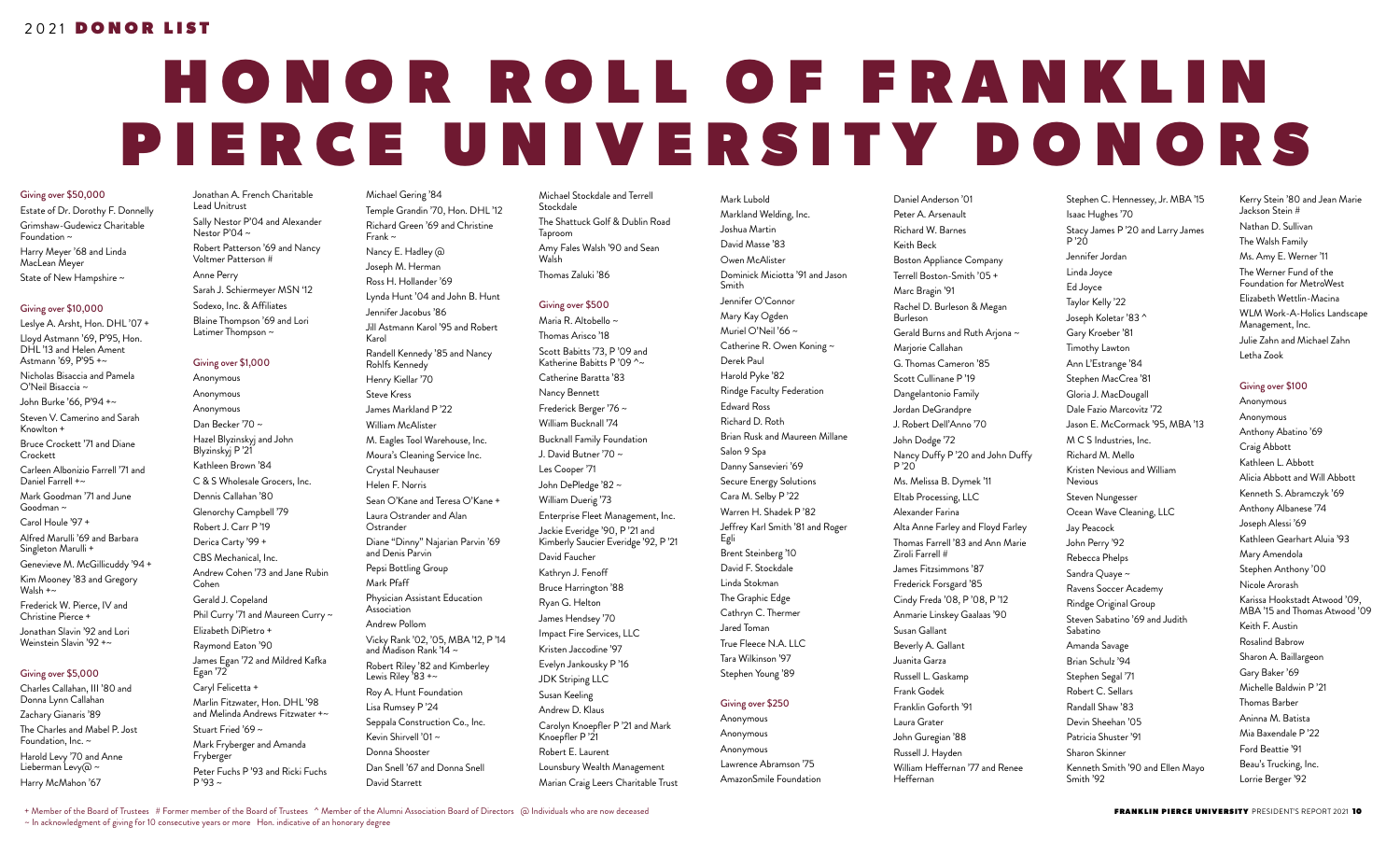# 2021 DONOR LIST

+ Member of the Board of Trustees # Former member of the Board of Trustees ^ Member of the Alumni Association Board of Directors @ Individuals who are now deceased ~ In acknowledgment of giving for 10 consecutive years or more Hon. indicative of an honorary degree

Roberta Szewczyk Bergeron '82 Big Frog Custom T-Shirts James Bingham '16 Tracy Blake P '23 John Blake '18 Gerald Robert Boardman Kyle C. Boarman '19 Alexander Bonitto '17 Kourtney Bonsaint Joann Bottoni-Jepsen and John Bottoni-Jepsen P<sup>'</sup>14 J. Kevin Boylan '66 Charles Braunstein '71 and Wendy Biener Braunstein '72 Dana C. Brewster Carl T. Brezovec P '10 and Michele Brezovec P '10 Dawn Broussard '13, MBA '18, P '15 Andrew Brown Janet Hong Brown '78 and Jeffrey Brown '78 Jennie Brown Karen J. Brown MBA '05, DA '14, P '08, P '13 Edward Brummer, II and Linda Brummer Joseph Bruno '67 ~ William Burt '70 and Carla Greif Burt '73 Joseph R. Caban Joseph Cafaro '70 Mike Campanale Michael Campbell Joan M. Campo David Caron '83 Margaret A. Carson '78 Douglas Carty '06 and Chauntelle **Carty** Laura Cavallo '73 ~ Michael Chambers '06, MBA '12 Barbara Champion Susan Chapman Charleen Charette P '16 and Timothy Charette P '16 Maureen Cimbron Katherine M. Clark Cora Clukey Coastal Riptide Andrew Coe '80 Carlos Coelho '86 Bryan Colella '14 ^ Elizabeth Coll

Ann F. Connolly Jim Connor Karen Gregory Coyle '84 Crossroads Billing Services, Inc. Maureen A. Cummins Erica Cutter Whitney Cyr Clinton Daggan '04 and Kristin Stoll Daggan<sup>'04</sup> Deborah M. Daly Kaitlyn M. Daly P '22 Francesco Daniele '93 and Amy Mongold Daniele '94 Davis & Stanton Promotions Donna Decker P '09 Sarah Dengler Frank DePalma Genevieve Desmond '66 and John Desmond '66 ~ Frederick Dietrich '68 James DiMarino '86 Suzanne Herwig DiPietrantonio '86 Thomas W. Dolan James E. Donelan ~ Down Syndrome Foundation Amy Drinan DTS Tire The Duggan Family Bradley Dumais '15 Pete Durso E.W. Birch Builders & Construction, Inc. Bruce A. Elichman '68 Eric Ellis '06 and Gerene Selmer Ellis '06 Zachary Emerson Sudarshan Erramilli ~ Phyllis Kessler and Dennis Estis P  $'07 -$ Bridget Fagan Aimee Fagan J. Forbes Farmer P '10 Tammy Farrell Kimberly Muller Farrington '83 Pete Favreau Keith Felton Amanda L. Fenoff P '21 Fenoff & Hale Construction, Inc. Kenneth Ferreira and Jennifer Ferreira M.Ed '07

Arthur Fink '72 and Marcy Pollock Fink '73  $\sim$ Sarah Fischer and Raymond Fischer Suzanne Fix Judy Fleming P '13 and Gregory Fleming, Sr. P'13 Marybeth Fleming Chris J. Flynn, Hon. DHL '05 # Christina Foley Michael Frappier '15 Jon Frederick Friends of the Dublin Public Library Frogg Brewing G.T.N. Construction, Inc. William R. Gallant P '23 Jonathan Garbar Abigail K. Garnhart Kimberley Garnhart P '20 and Troy Garnhart P '20 Victoria Garza Justine Gaskamp Robin Gaskamp James German '85 Dean Godek P '23 Scott Graham Lorna Graham David Groder '66 ~ Jessica Guerrette Lynne A. Gumbris Michele Gunness '76 Julie Harahan Jack Harris Susan Harris P '21 and John Harris P '21 Louis Harris '73 Richard F. Haskell '75, P '11 ~ Willow L. Henry Corey Hill '88 Robert Hoefs Martha Holland '09 Jon Holmes '17 Andrea Hottleman Owen R. Houghton P '89 ~ David Houston Brian Hovendon '79 Frank Hubacz Denise Hunt '17 Walter Jackson '71 Jaffrey-Rindge Rotary Peter Jasinski

Erin L. Jeremie Thomas Joyce Jean Joyce-Brady P '12 and Martin Joyce-Brady P<sup>'12</sup> K. A. Electric, Inc. Coleen J. Kelly Deana Kingsbury Jean J. Kingsbury Andrew Klaus Philip Krajewski '88 ~ Michael W. Kremer Diane E. Lamont Eric Lang '90, P '18 Melinda Lanzo Mark Larosa Clifford Lattin '69 ~ Norma Leandro John Learson '02 Aric LeClair '09 Elsabet Legesse '73 Michael Levitt '21 @ Frederic Levy '74 Adam Lewis '91 Dawn Lindstrom Rosalind Llanos Pete Lounsbury P '21 Susan J. Lounsbury Patricia N. Lubold Brian MacDonald Amanda MacGee '03 ^ Nancy Madrid P '15 and John Madrid P '15  $\sim$ Margaret Maher Maria Maillo de aguilera Dr. Sandra Maliangos '14 Christopher D. Manley Anthony Mastromarino '86 Stephanie Mayo Berkio Daniel A. Mcaleese Barbara McCuin Jacqueline McDunnah '03 ^ Robert M. McGeough Teresa McGrath P '23 Janice McKenzie P '15 and David McKenzie P '15 Laura Meara John S. Meddaugh, III '03 Diann Mellott Amy Brigham Melvin '88 and Michael Melvin '88



Kimberly Houghton Memmesheimer '89 Tracy A. Mendham M.Ed '12 Robert Miller '81 ~ Kelli Miller Shaun Millerick Daniel Milton Sherry Mobley '98 and Jack Mobley '02 Monadnock Disposal Service, Inc. Robert E. Monkiewicz Tracy L. Mooney Josee Morin Erica Morin Karen Mortensen '78 and Royce Vehslage '78 Pierre V. Morton Lolita Morton Morton Godwin '85 Charles J. Murphy Michael J. Murphy Peter Murray '18 Susan Nally and Thomas Nally P '20 William Naser '89 Julie Natale Pegeen Newman P '21 and Edward Newman P '21 Kelly R. Nicholls Todd Niemi Peggy Noddin Sharon A. O'Connor Albert Olszewski Patrick J. O'Neil Filomena Orlando Lori Ostrander P '22 and Kevin Ostrander P '22 Suzanne P. Ostrander

Noreen Otto Brendan Pacheco Anita Pale Michele Pantera P '22 and Vincent Pantera P<sup>'22</sup> Erika Goguen Paradis '99 and William Paradis '01 Michael Pasquarelli '71 Jane Czachorowski Perry '71 ~ Pine Springs Lorissa Plis and Geoff Plis John Popp '68 and Ellen Ahern Popp '69 Constance L. Porter Colleen Prentiss P '20 and Mark Prentiss P '20 Joseph Prior Lisa Prior-Stokes Noreen Prive and Norman Prive Lisa Prive Linda P. Quimby Emily Quinn '18 Tracy Langlois Rader '97 William Raymond '69 and Martha Raymond Mark Rinaldi Shelby J. Robertson Susan Rodrigues P '21 and Eduardo Rodrigues P<sup>7</sup>21 Helene Rogers '16 and Frederick Rogers Liana Roman '16 Frank G. Romano Jenni Ross and Andrew Ross Paul Ross Round II Timber, LLC. Kenneth Rubin '86

Kimberly Ruth '09 David Salvas '89 Virginia S. Santamaria Anthony Savageau '86 and Karen Rose Savageau<sup>785</sup> Ronald Savarese '66 Rachel Sayward '18 ^ Derek Scalia '05 Ronald C. Schwarm Gerald W. Scott '71 Welch Sejour Richard Senatore Jack Sheline Janice M. Sherman Victoria Sherwood P '21 and David Sherwood P '21 Peter '69 and Eileen Shulkin Joshua Sigsworth '07, DPT '10 Barbara Silva '79 Cheryl Silva Susan S. Silverman Jeffrey Skwiot '69 Mary Jane Smith Kris Smith Maria Snow Michael Sosik Breigh Souliere '17 Wendy Spoto Jennifer St Laurent State Line Truck Services Allan Stegeman '71 Roni Lowenthal Stein '77 Sharon Bornstein Stein '71 Carolyn M. Stockman Marietta Albonizio Stone Anastas '75

Studio Cheveux David Styles Caitlin N. Sweeney Laura H. Sweeney T.H. Hottleman & Associates Financial Advisors Samaritana R. Tainsh Barbara Tallent Gina Tanoy Wes D. Tappan Amanda Taylor '01 Richard Tharp '15 The Country Store on Main, LLC Cheryl Theriault Nicolas Thistle '13 ^ Patience Turkson '17 Stacey Van Houten Carol Ann Viebrock David Walsh Richard Ward Blair Watts Keil White '82 Kyle Williams '09 Charles Willoughby Barbara Wilson Christina Witkowicki Susan Wolford Howard Wolhandler '69 Jacqueline F. Wright Josephine Wright John Yeamen '71 Areti Zacharakis Heather Zacharakis Karin E. Zalzal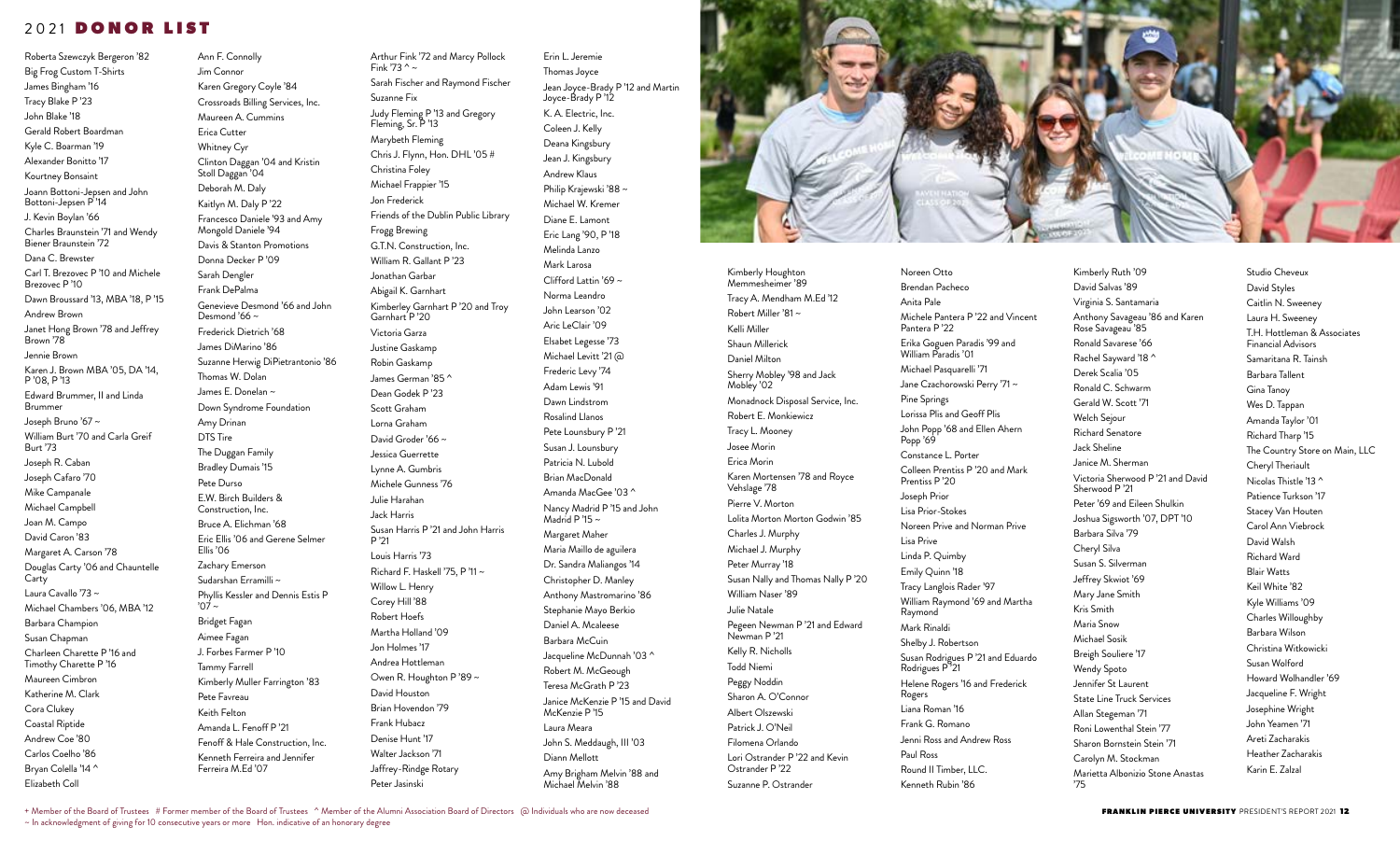+ Member of the Board of Trustees # Former member of the Board of Trustees ^ Member of the Alumni Association Board of Directors @ Individuals who are now deceased ~ In acknowledgment of giving for 10 consecutive years or more Hon. indicative of an honorary degree



**9/11 Remembrance** Kevin Shirvell '01

**Jacob H. Abbott** Alicia Abbott P '11 and Will Abbott P '11

**Lloyd H. Astmann** Jill Astmann Karol '95 and Robert Karol

**David T. Wilson '77**  John T. Burke '66 P '94

**Class of 1989** Kimberly Cook Neher '89

**Class of 2021** Tracy A. Mendham M.Ed '12

**Kiera Duggan** The Duggan Family

**Gregory K. Fuchs** Peter Fuchs P '93 and Ricki Fuchs P '93

**Frank P. Green** Richard Green '69 and Christine Frank

**Emily Kramer** Vicky Rank '02, '05, MBA '12 and Madison Rank '14

**Michael I. Levitt '21 @** Vicky Rank '02, '05, MBA '12 and Madison Rank '14

**Joleen I. Little** Vicky Rank '02, '05, MBA '12 and Madison Rank '14

**Crystal Neuhauser** John Morgan

**Patricia Platten and Robet M. Platten** Marian Craig Leers Charitable Trust

**Samuel J. Slotnick** Jamie Slotnick

**Woman's Rowing Team** Amanda Kelly

**Julie Zahn** Susannah L. Batchelder '13, MBA '14

# 2021 IN HONOR OF

# 2021 TRIBUTE GIFTS IN MEMORY OF

**Robert Alvin** Kimberly Houghton Memmesheimer '89

**John J. Botta** Maria R. Altobello

**Steven R. Carr** Robert J. Carr

**William J. Cavadi** Michael Pasquarelli '71

**Joseph Contino** Lisa Contino '84 **John H. Eason** Terrell Boston-Smith '05 Jonathan Slavin '92 and Lori Weinstein Slavin '92

**Kenneth Eitelmann** Carleen Albonizio Farrell '71 and Daniel Farrell

**Kristen Fuchs** Kevin Shirvell '01

**Mark T. Gorman** Mark Fryberger and Amanda Fryberger

**Bruce W. Hovendon** Brian Hovendon '79

**Jake Jagoda** Kevin Shirvell '01

**Jessica Marulli** Bruce A. Elichman '68 Maria Snow Alta Anne Farley and Floyd Farley Brian Rusk and Maureen Millane Joseph M. Herman Diane "Dinny" Najarian Parvin '69 and Denis Parvin Alfred Marulli '69 and Barbara Singleton Marulli

**James F. Maybury** Vicky Rank '02, '05, MBA '12 and Madison Rank '14

## **Julian W. Richards**

Dawn Gagnon Audra L. O'Connor Megan A. Athanasiou Noreen Otto

**David H. Shooster** Donna Shooster

**Betty A. Vandersluis** Anonymous

**Lisa Weidner** Jeffrey Karl Smith '81 and Roger Egli